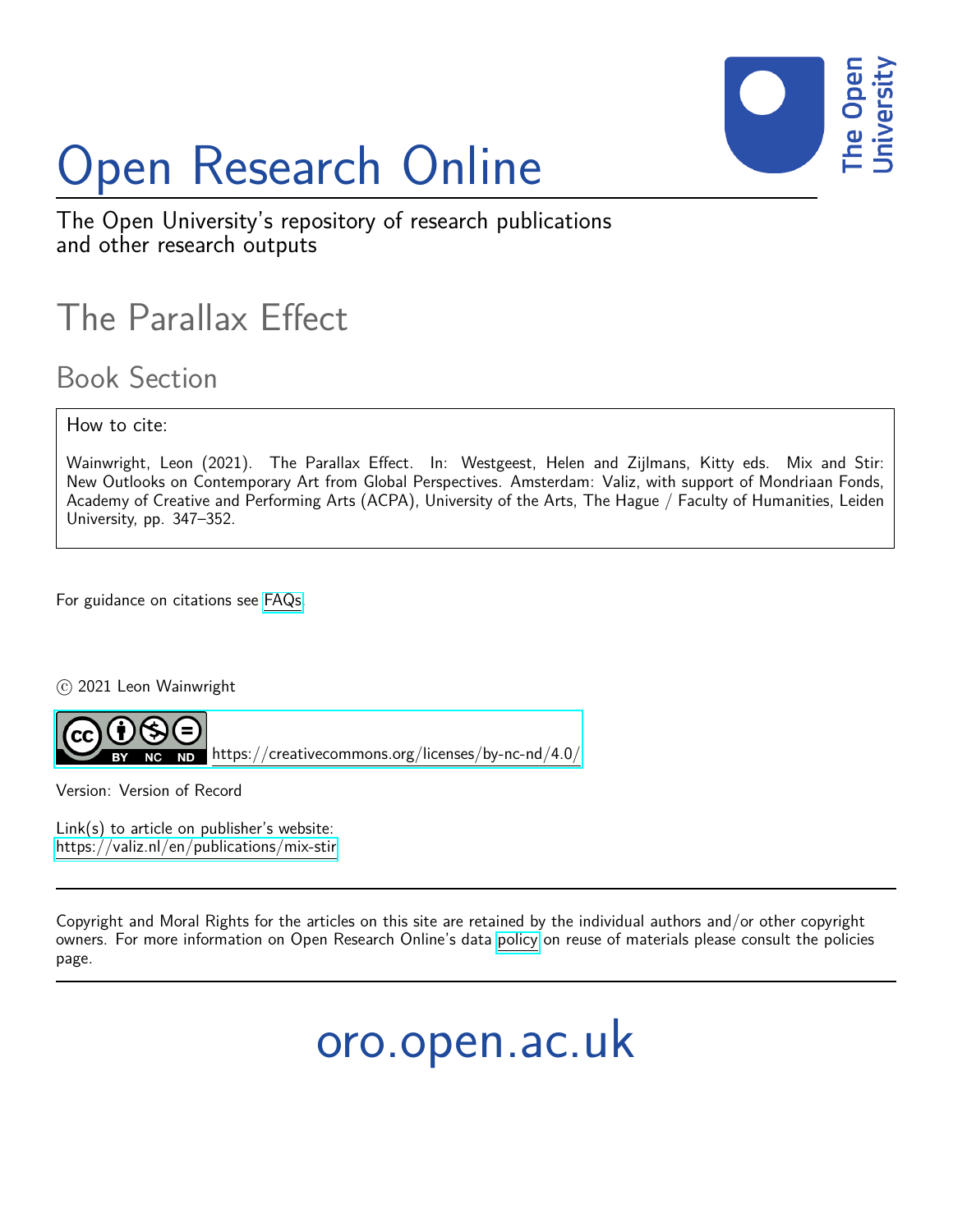## THE PARALLAM **EN REAL**

#### Leon Wainwright

#### INGREDIENTS

· Collaboration · Strategic Phenomenology • Theory of Practice · Cultural Economy

**1.** Marquard Smith, Amelia Jones, Anna Brzyski, Matthew Rampley, Jae Emerling and Marius Kwint.

**2.** Leon Wainwright, *Timed Out: Art and the Transnational Caribbean* (Manchester, 2011).

Some scholars, among whom—to be placed with prominence is Kitty Zijlmans, have been an abiding presence and guide for me during the last three decades. Even when scholars live in different countries or continents—we reside in the United Kingdom and in the Netherlands, respectively—they can enjoy the impression of proximity regardless of that distance. This creates something like a parallax effect, which bridges a geographical divide and has lent character to our ever-evolving academic discipline. Thanks to an invitation from Donald Preziosi and Claire Farago, back in 2006 we took part with others<sup>1</sup> in a conference panel in Leeds (UK)

entitled 'Taking Back Art History'. The organizers had in mind a panel that would reckon with the pressure to make the discipline of art history 'useful' to the wider society, such as in its adjacent organizations and structures like the museum and the heritage sector. Kitty and I would speak about feeling the first tremors caused by a shift to instrumentalize the teaching and research of the histories of art, to show what 'impact' we were having beyond the confines of intellectual space.

At that stage in my career, I had returned fairly recently from fifteen months in Trinidad and Guyana, where a fellowship funded by the Leverhulme Trust had supported me in looking at 'art and agency in the Caribbean'. My use of that phrase was telling of someone reaching out to social anthropology as an art historian, restating the need for interdisciplinarity. The project had yielded some insights and a published work by which I tried to issue a sort of *j'accuse* to the academy at large (my first) book Timed Out: Art and the Transnational Caribbean)<sup>2</sup> and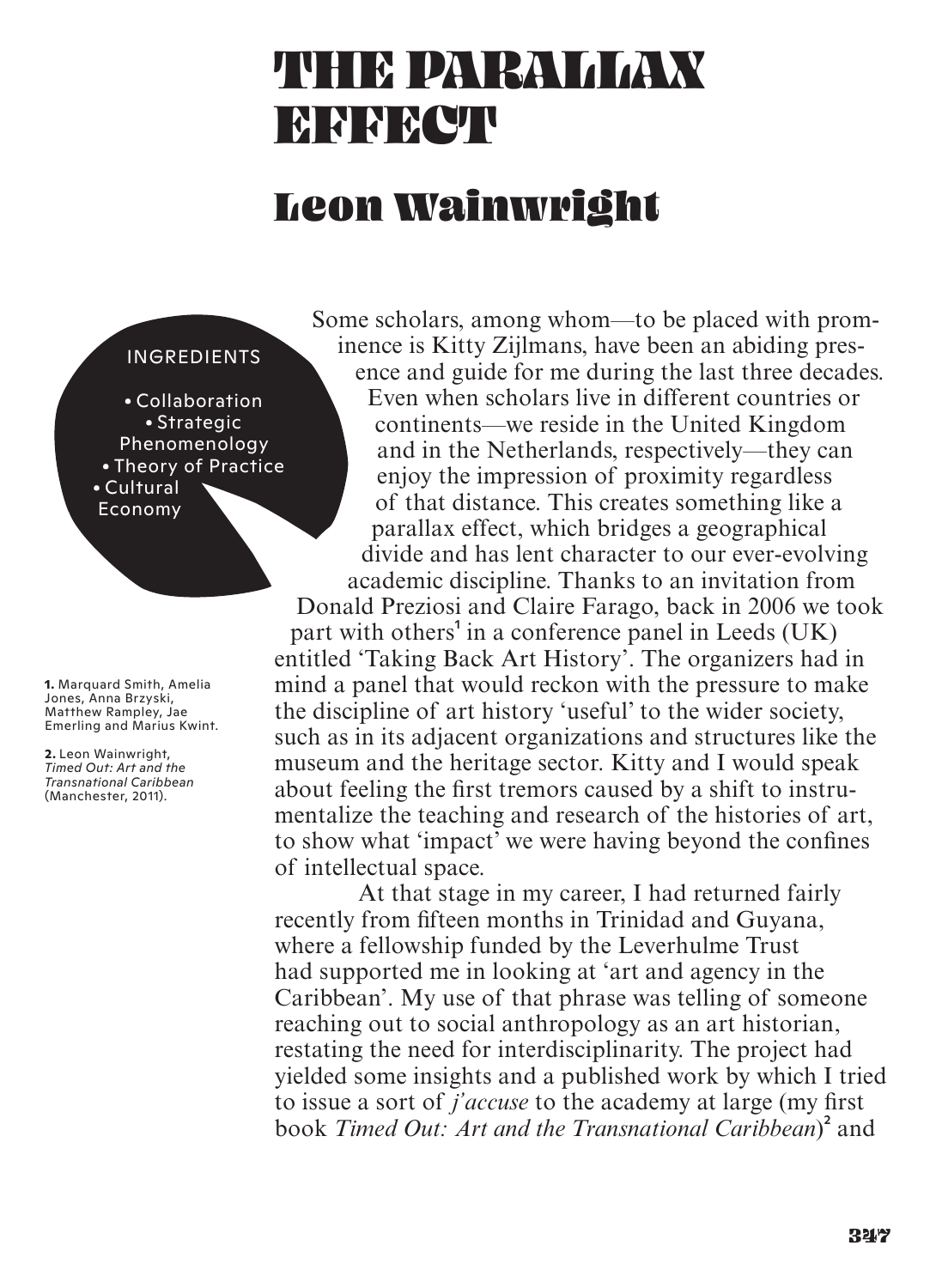art history was put in the dock. The charge? I suppose, the 'wilful forgetting' of the Caribbean and its 'subtraction' from the canons of artistic modernism, followed closely perhaps by a concomitant way of commoditizing the very vocabulary of globalizing change and 'differencing' that the Caribbean had bequeathed to scholars, such as in so much curatorial riffing about 'global contemporary art'.

*Timed Out* suggests to its readers that the dominant centres for the production of knowledge have wanted to ignore the deep and continuing history of relationships between the Caribbean and the wider Atlantic world. While people have moved in flows and waves, travelled, sojourned, and migrated across this wide and transnational geography, so have artworks been on the move, as well as ideas about them and the artists who created and carried them. It is far too commonly assumed that art of the Caribbean lags behind the lead and the cutting edge of art, that the Caribbean field is backward or belated and anachronistic. It is positioned as thus marginal or provincial in histories of creativity chiefly by being denied its place in the 'here and now'. So distinctively geographical and temporal are such outlooks—being implicitly about space and time—that the basis of such thinking has to be undermined from certain angles. That is what I set out to achieve in this line of work, quite trenchantly, without apology. But *Timed Out* pushes farther than that, I like to believe. It demonstrates why we deliver a form of social justice through working in art history once we refuse to accept any of the conventional 'common sense' about the art of 'distant' places being synonymous with a condition of backwardness. To put it in a way that is both more abstract and yet can be generalized outwards to the wider discipline of art history, this is all about refusing the equation of 'over there' with 'back then'—an absolute spatial as well as temporal division between the art's putative centres and peripheries. The Caribbean region formed the very crucible for early modernity—the plantation system, capitalism at its first flush—and its diaspora has reached and transformed every shore of the Atlantic. But the art-historical record of the Caribbean has simply not responded accordingly. Instead, the Caribbean has suffered (with great dignity, I should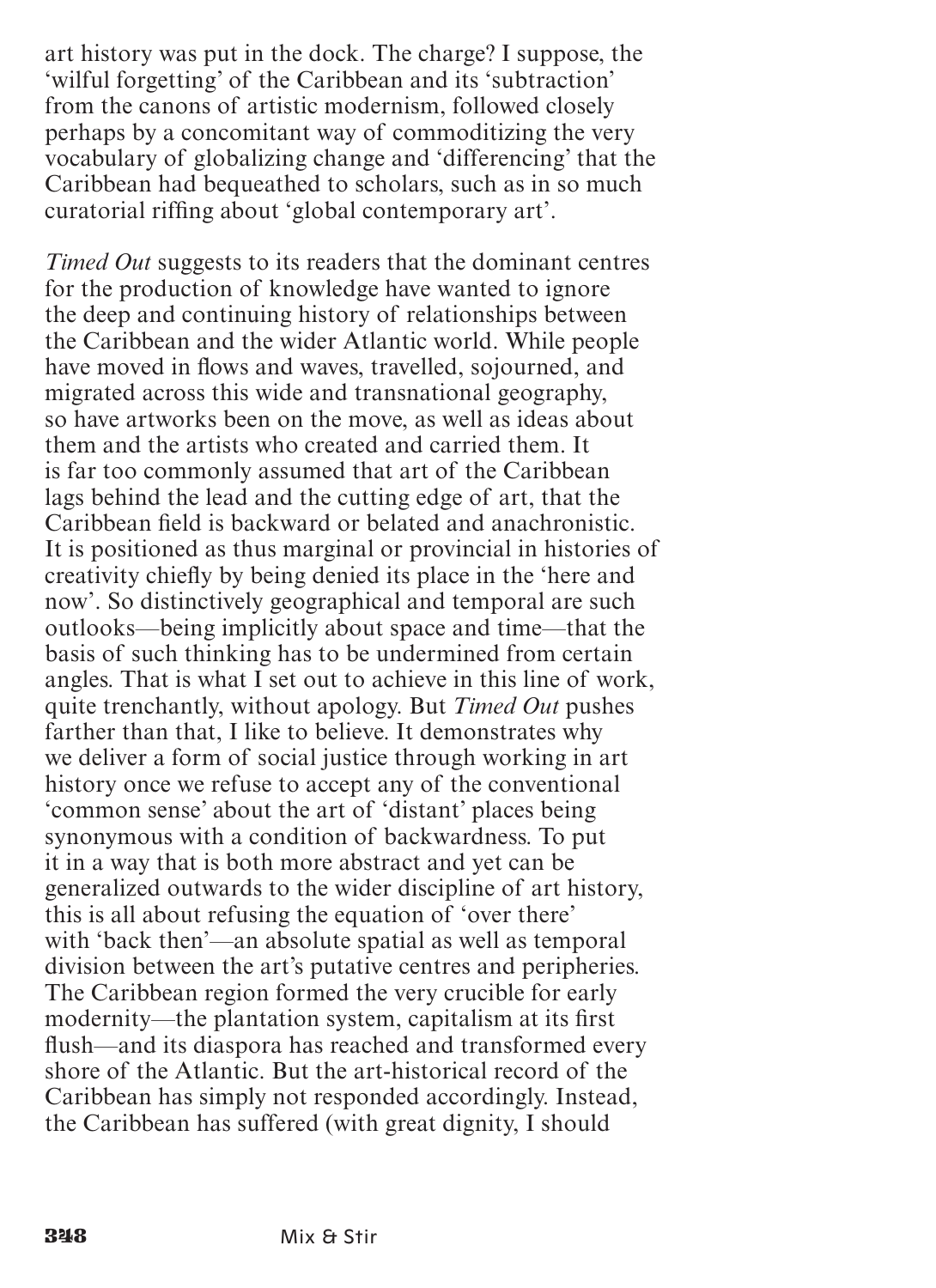**3.** Leon Wainwright, *Phenomenal Difference: A Philosophy of Black British Art* (Liverpool, 2017).

emphasize) a *chronic disregard*, to use the phrase advisedly, a fate suffered by its art above all else.

What does this mean for the university curriculum as taught in the 'metropolitan North' in view of this deepening epistemic violence, these myths perpetuated about the Caribbean by art history with the effect of furnishing the latter's vaunted self-image? It is a question that could be asked of attitudes to diaspora communities more broadly, for which the particular condensation of circumstances in Britain that brought together artists of African, Asian, and Caribbean backgrounds seems to provide a suitable answer. Indeed, this was the territory of my second book *Phenomenal Difference: A Philosophy of Black British Art*, 3 a detailed philosophical account of artworks by individuals of Black and Asian backgrounds working in contemporary Britain (I cast these under the porous heading of 'Black British' but they include an entire spectrum of ethnicities, the artists Hew Locke, Henna Nadeem, Juginder Lamba, Perminder Kaur, Manjeet Lamba, Mona Hatoum, Sonia Boyce, Keith Piper, Yeu-Lai Mo, Johannes Phokela, Zarina Bhimji, Chila Burman, and Sonia Khurana). In that book I have explored a vivid range of intimate, bodily relationships with works of art, in a manner that speaks to interest among scholars in the arts and humanities as they have come to focus, in particular, on the senses and perception, the emotions, affectivity, and what has come to be captured under the rubric of the 'new materialism'. At the same time, the book problematizes the basis on which the significance of Black British art has been staked in cultural criticism and curatorial practices, namely the weight of attention to identity politics and theories of representation and cultural diversity. Yet there is no intention here to set aesthetics on one side, politics on the other—far from it. Rather, the book represents a detailed case for recognizing the role of Black British art and artists in shaping a more layered and philosophically open account. Focusing on the materiality and immediacy of artworks, *Phenomenal Difference* isolates and demonstrates how the 'phenomenal' qualities of artworks are what allow audiences to enjoy distinctive and complex perceptual encounters that are enriched by cultural differences.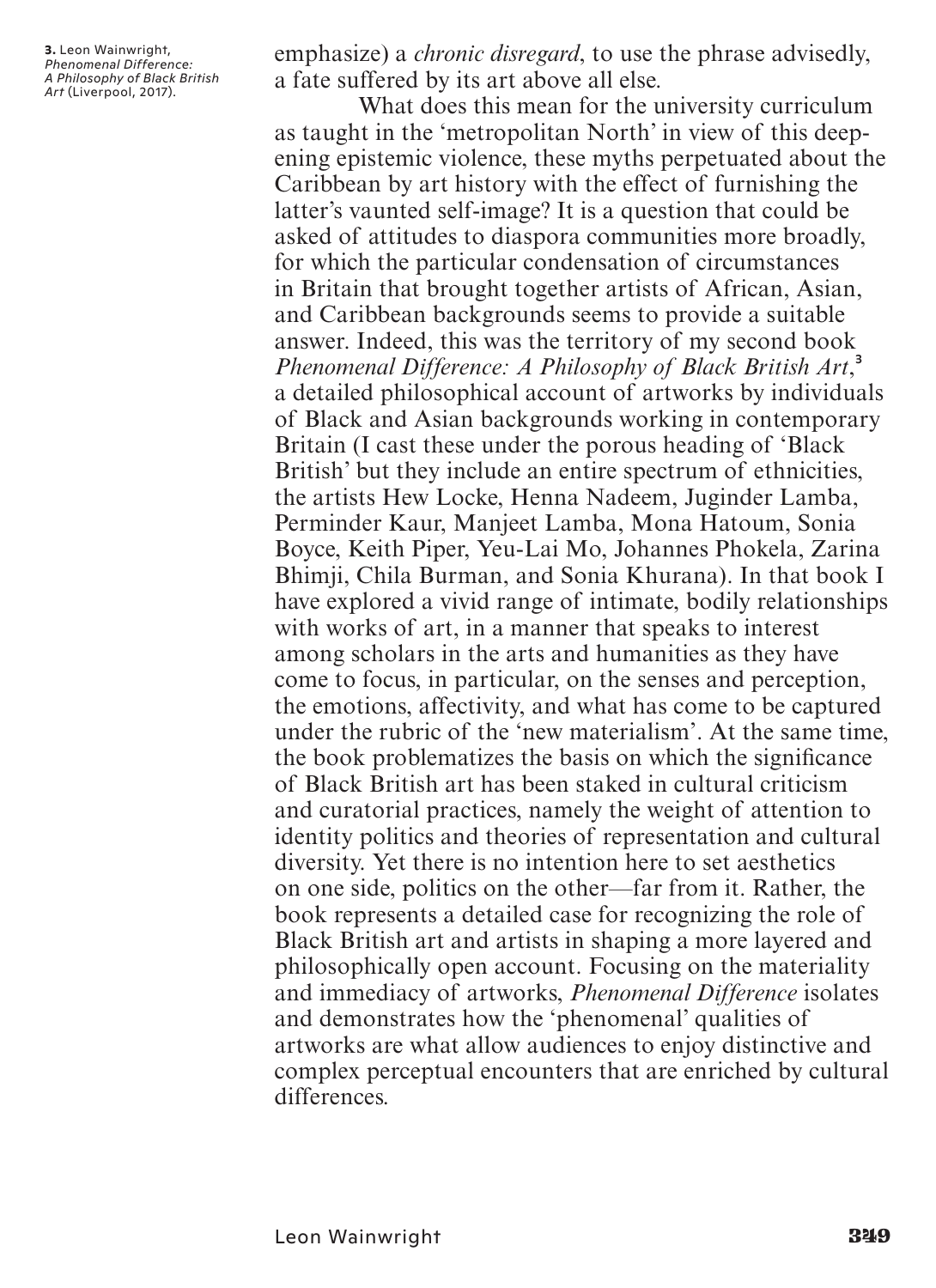In short, what this line of work does is to emphasize the fundamental aesthetic character and objecthood of artworks themselves. It seeks to heal this field after so much tokenism and what may be called the 'semiotic reductionism' of attitudes and public discourse on Black and Asian British art and artists. Hardly surprising then that the book results from a long period of personal contact with artists, arts organizers, and curators of diverse backgrounds in Britain and here it brings a significant focus on the art of women and those of South Asian backgrounds. Drawing on picture research and supported by a sort of 'strategic phenomenology', I show why theoretical reflection may be used to try to counter the misunderstanding that these artists continue to face, which includes the overreliance on discussion of issues of cultural identity and ethnicity which have tended to preoccupy commentators of this art. Through a wide range of detailed aesthetic analyses of specific artworks, the book shows why it should now be necessary to see Black British art for the 'phenomenal difference' it brings.

These are two strands of work, focused on the politics of art historiography in the first case, and on philosophy as a critical intervention in contemporary art discourse in the second. It was through a collaboration with Kitty Zijlmans (as Co-Investigator) that I was able to bring them together and push and develop them further, what became in that sense a third strand of research. The opportunity came with the project *Sustainable Art Communities: Creativity and Policy in the Transnational Caribbean*, which took a direct look at the complex realities attendant upon the conditions of art production, circulation, and reception for artists of Dutch- and English-speaking Caribbean backgrounds. The project team held conferences in Amsterdam (at the Tropenmuseum) and London (at Iniva, the Institute of International Visual Arts), each of them filmed (this material is archived in an open access repository at the Open University), and consolidated our progress in a special issue of the *Open Arts Journal*, an open access peer-reviewed publication, which was subsequently developed into a major book anthology.<sup>4</sup> Through the project, artists from Aruba, Curaçao, Germany, Japan, Canada, Trinidad, Jamaica, Barbados, Surinam, the Netherlands,

**4.** Funded jointly by the Arts and Humanities Research Council (AHRC) and the Netherlands Organization for Scientific Research (NWO). See: www.open.ac.uk/Arts/ sac/ (accessed 1 June 2021); and Issue 5 of the *Open Arts Journal*: www. openartsjournal.org.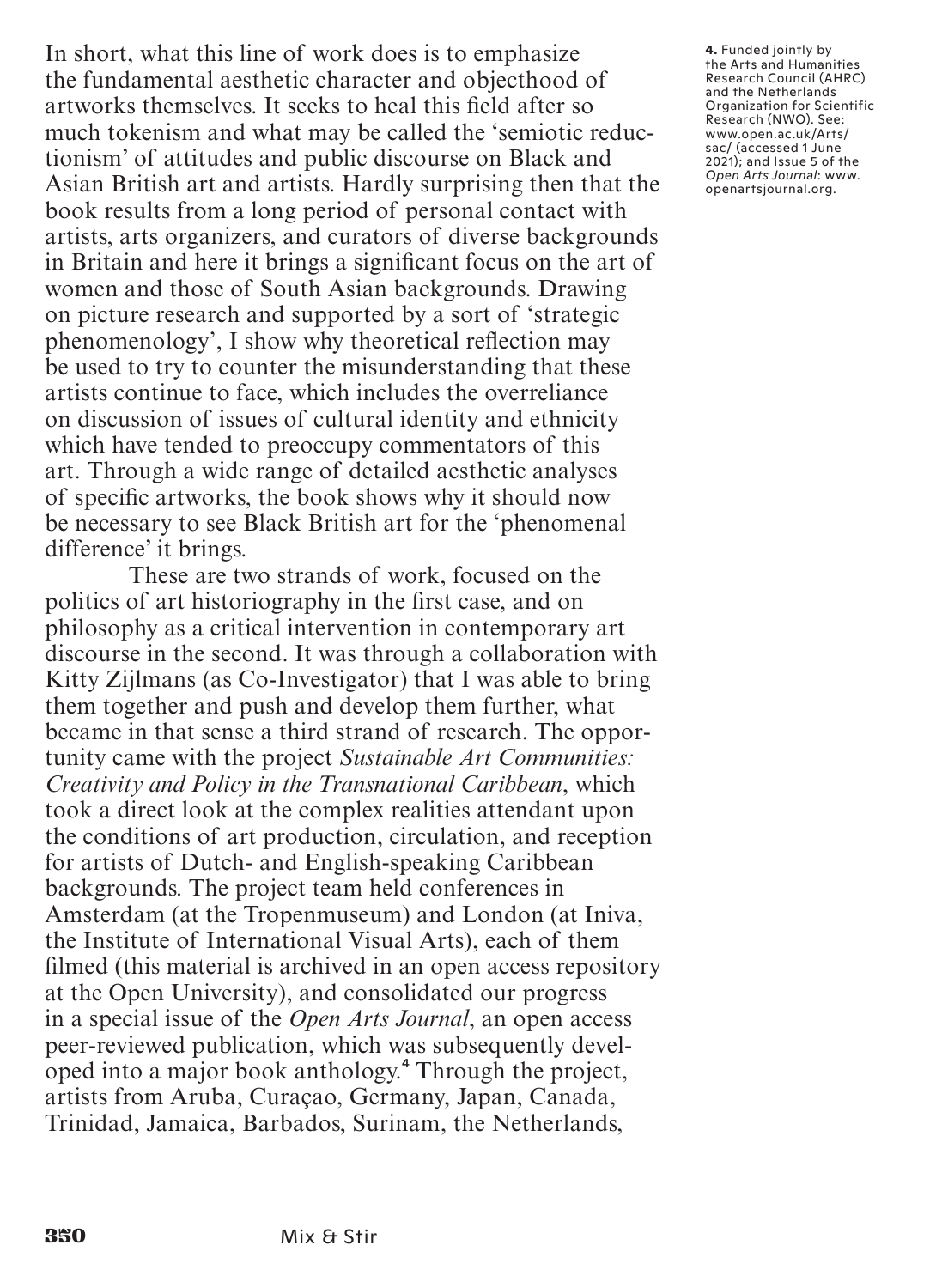**5.** See also: Leon Wainwright, 'Transatlantic Movement and the Taste for Ethnicity: Art and "Exchange" between Suriname and the Netherlands', *Etnofoor* 24, no. 2 (2013), pp. 13–40; 'Global Change and Contemporary Art of the Caribbean: Notes on the Futurology of a Sustainable Art Community', *Who More Sci-Fi than Us? Contemporary Art from the Caribbean*, ed. Nancy Hoffmann (Amsterdam, 2012), pp. 80–84; Kitty Zijlmans, 'Art and agency in contemporary Curaçao: Tirzo Martha's "Blijf maar plakken"', *Sustainable Art Communities: Contemporary Creativity and Policy in the Transnational Caribbean*, eds. Leon Wainwright and Kitty Zijlmans (Manchester, 2017), pp. 91–101; and Kitty Zijlmans, 'Globalisation and Localization: Two Sides of the Same Coin', *Changing Perspectives. Dealing with Globalisation in the Presentation and Collection of Contemporary*, ed. Mariska ter Horst (Amsterdam, 2012), pp. 214–228.

and the United Kingdom (around fifteen in all) shared a platform in order to speak for themselves. They did so with eloquence and patience, and often with force, directing their views to the funding agencies, arts bureaucracies, curators, art historians, and cultural policymakers that operate within as well as outside the Caribbean.

The project traced the similarities and distinctions between Dutch- and English-speaking contexts of the Caribbean and its global diaspora. It sought to find strategic ways to support this community's rich cultural heritage by assessing how the Caribbean region has stood as a locus for global cultural communities. In particular we wished to exchange perspectives on how activities of networking can help to transform both creativity and a sense of Caribbean location. The book that resulted bears witness to how the Caribbean sits in dialogue with current (neoliberal) arts discourse, comprising of various public programming and arts funding policy frameworks, as well as art-historical interests. Through this and the surrounding project, we uncovered the significant pressures and difficulties felt by Caribbean artists at the local, regional, and international scales.<sup>5</sup> Among them is the frustration that artists have felt, especially towards the way that common buzzwords such as *sustainability*, *community*, or *transnationalism*, have come to be traduced, subverted, and misused. That was a surprising finding, given that the same terms are virtually everywhere in the funding policies and curatorial celebration of Caribbean artists, venues and mechanisms that are usually held to be a source of support and means of 'visibility' for Caribbean creativity. Hearing about the experience of Caribbean artists and finding that there are cross purposes and conflicts here with their objectives, as an art community centred in the 'global South', is salutary. The artists that we worked with, helped to identify the need to foster a sustainable arts community that may nurture the broader Caribbean culture and society. We pinpointed a key aim, articulated in numerous ways by artists in the course of the project, which was about placing responsibility on the visual arts to serve as a site of living heritage that in turn could inform the academy.